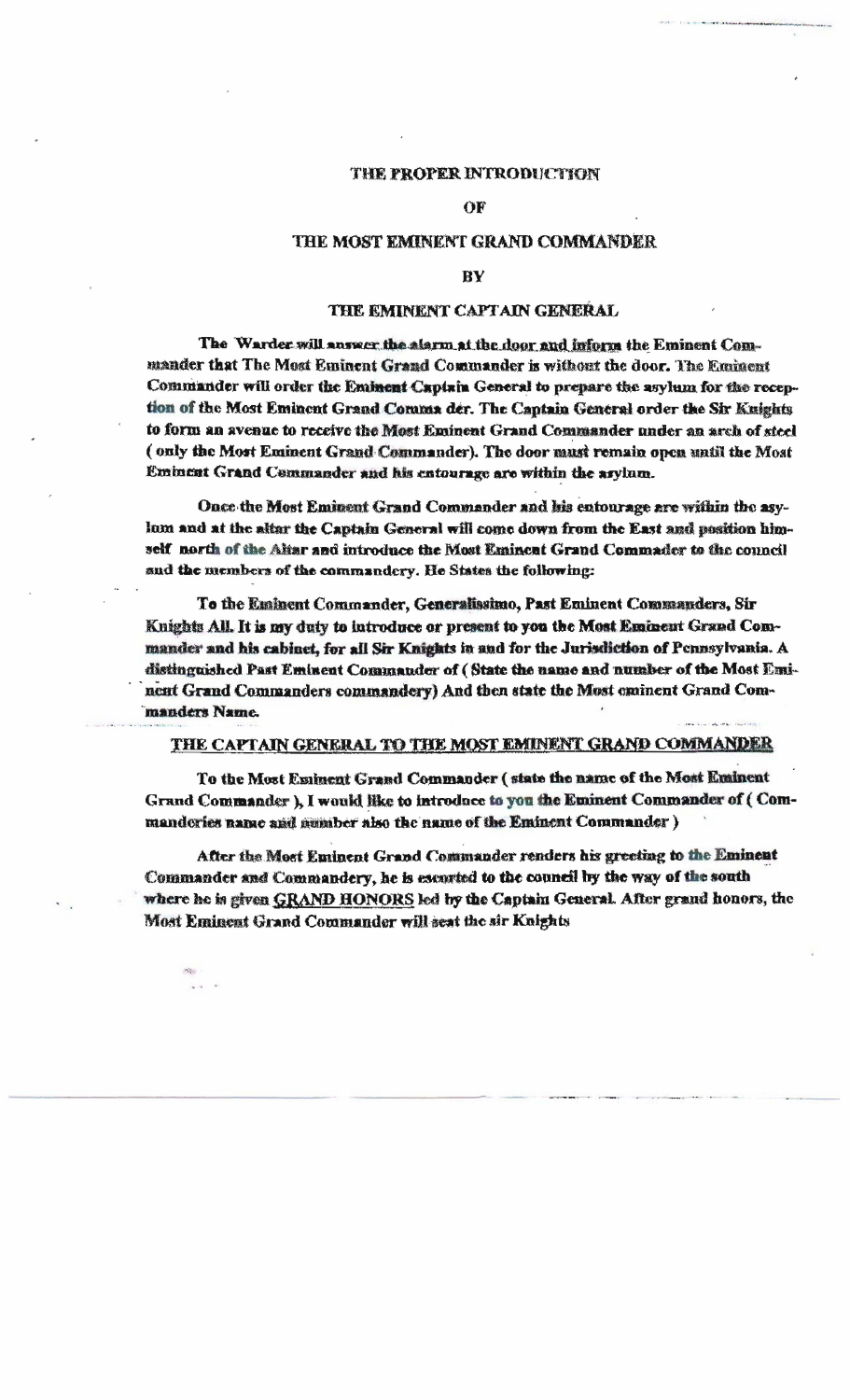# OBSERVATIONS

- 1. DEADLINES, THROUGHOUT LAST YEAR, WERE NOT MET.
- 2. REFERENCING MASONIC KNIGHT TEMPLARS OR MASONIC KNIGHTS TEMPLAR COMMONWEALTH OF PENNSYLVANIA, NOT JURISDICTION OF PENNSYLVANIA WAS NOTED FIVE (05) TIMES, ONCE ON THE OUTSIDE COVER PAGE AND (04) TIMES THROUGHOUT THE ANNUAL BANQUET'S SOUVENIR JOURNAL.
- 3. THE MOST EMINENT GRAND COMMANDER, EVEN THOUGH A SIR OR SIR KNIGHT, SHOULD ALWAYS BE ADDRESSED OR WRITTEN AS MOST EMINENT SIR:

MOST EMINENT SIR OR MOST EMINENT SIR JOYNER

INTRODUCED AS: MOST EMINENT SIR ARMSTED W. JOYNER THE MOST EMINENT GRAND COMMANDER

WRITTEN AS:

MOST EMINENT SIR ARMSTEAD W. JOYNER THE MOST EMINENT GRAND COMMANDER

- 4. UNITED GRAND COMMANDERY DOClJMENTS BEARING THE NAME OF THE UNITED GRAND COMMANDERY AND THE SEAL, MUST ALWAYS HAVE THE MOST EMINENT GRAND COMMANDER'S SIGNATURE AFFIXED.
- 5. SEVERAL PAGES REFERENCED HONOREES THE SOLE HONOREE WAS THEN M.E.G.C. ODELL PREWITT.
- 6. WE DISHONORED OUR MOST EMINENT GRAND COMMAN-DER PREWITT BY ACCEPTING AN AD FROM THE MOST ROYAL GRAND COURT OF CYRENE THAT DEPICTED MARY E.R. WOOD AS THE MOST ROYAL GRAND COMMANDRESS?